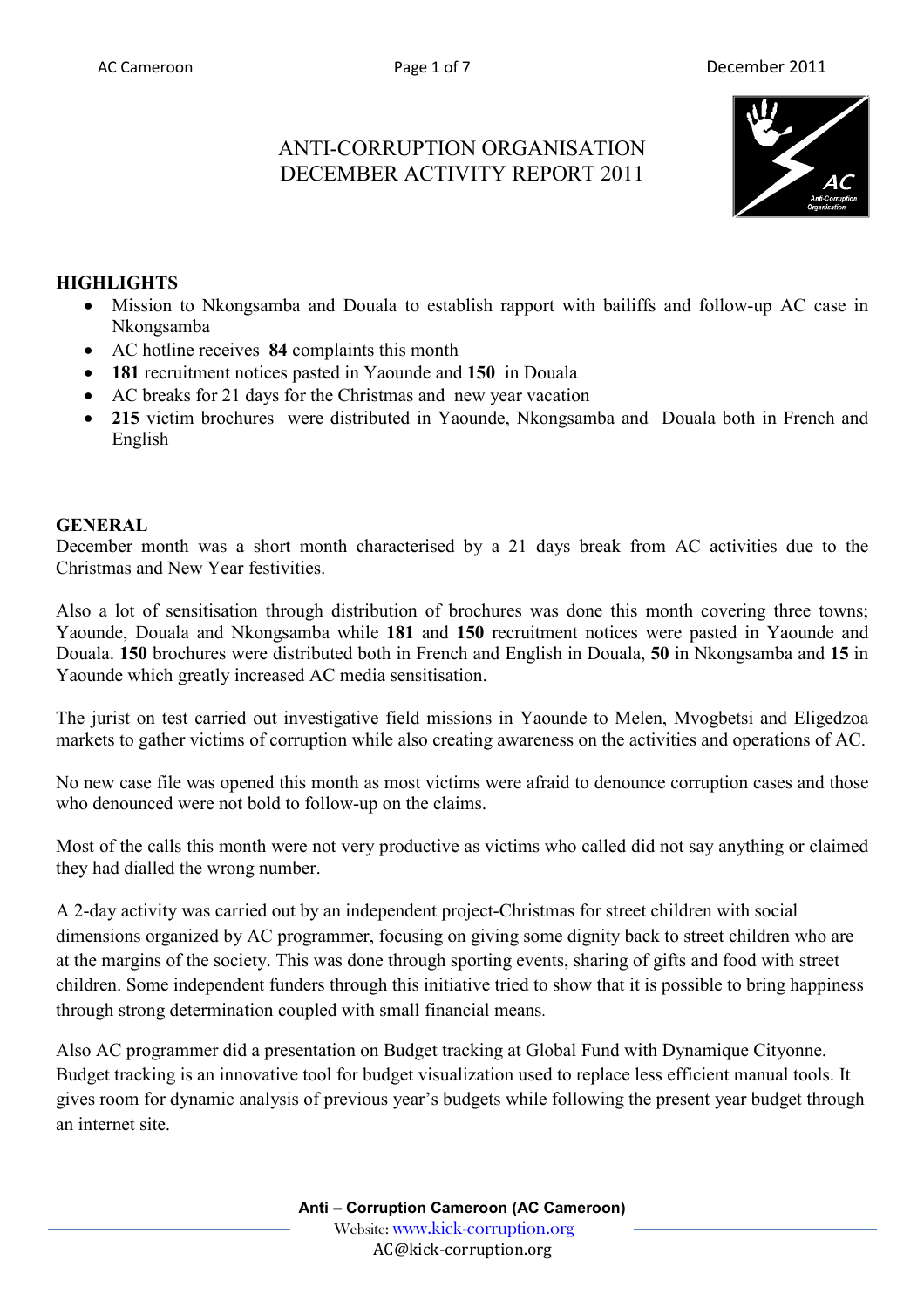Follow-up on syndicate cases of taxi men against police officers still continues, the first concerns two police officers working at the Nkolndongo police station against which 3 taxi drivers lodged a complaint of corruption, while the other case had four taxi drivers lodging a similar complaint against a police officer in Efoulan police station.

# **HOTLINE**

A total of **84** calls were received through the AC hotline and are illustrated by the graphs under the various categories.



In the month of December 2011, **49%** of calls were non-responsive, while **51%** of calls received were responsive calls though not all fell under corruption.

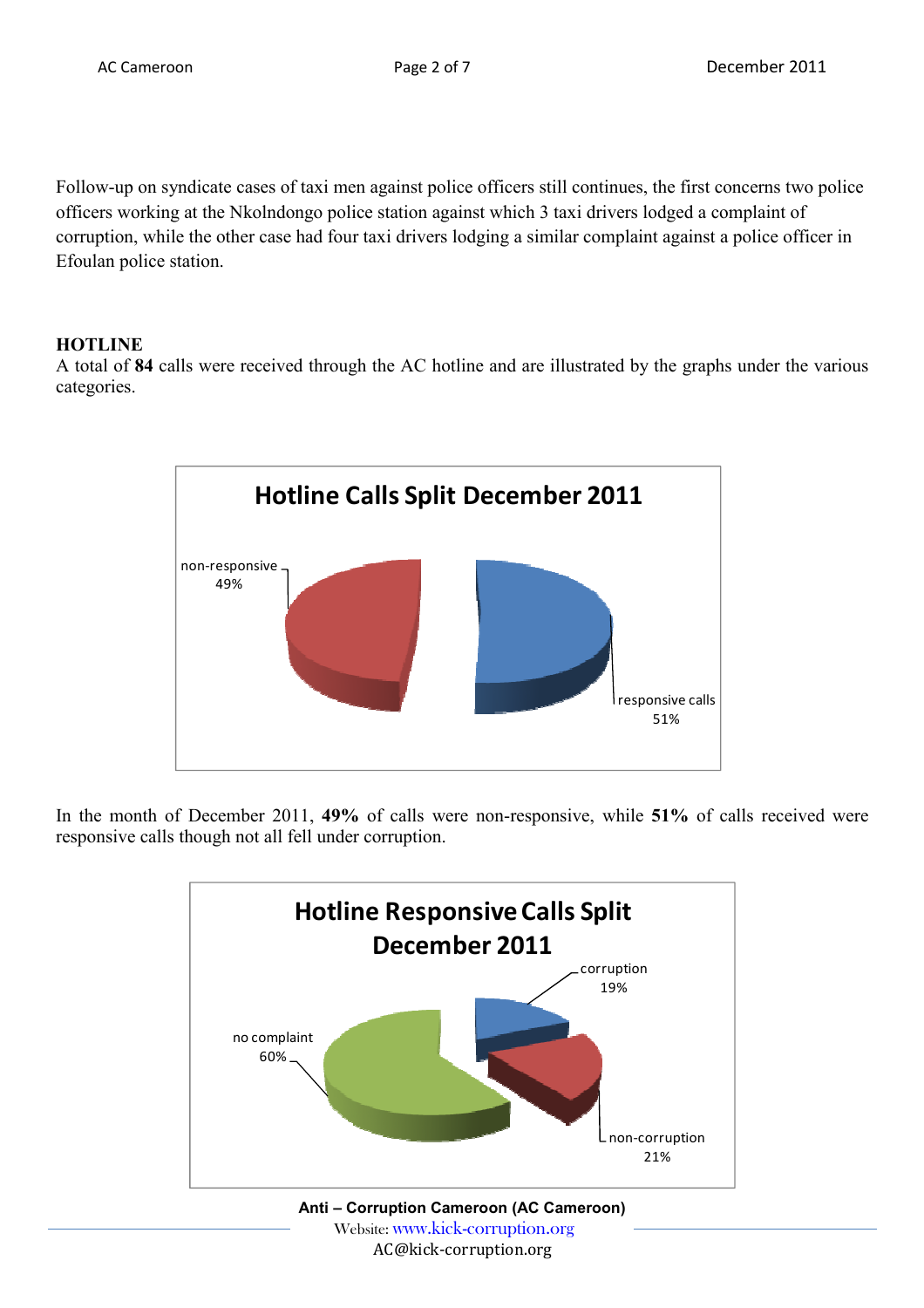**19%** of calls received in December 2011 were corruption cases, **21%** were non-corruption calls. **60%** of callers issued no complaint but it is assumed had something to denounce but were either afraid or were caught up in the celebration spirit. A similar pattern is seen in people who claim to have dialled a wrong number or are simply verifying AC hotline number if it works.



Callers in the month of December 2011 denounced abusive dismissal, extortion**,** traffic of influence and abuse from forces of law and order with **11%. 22%** denounced embezzlement and **34%** bribery. The percentages this month on corruption are low compared to the past months.



Non-corruption calls in December 2011 were represented by **53%** of callers claiming to have dialled the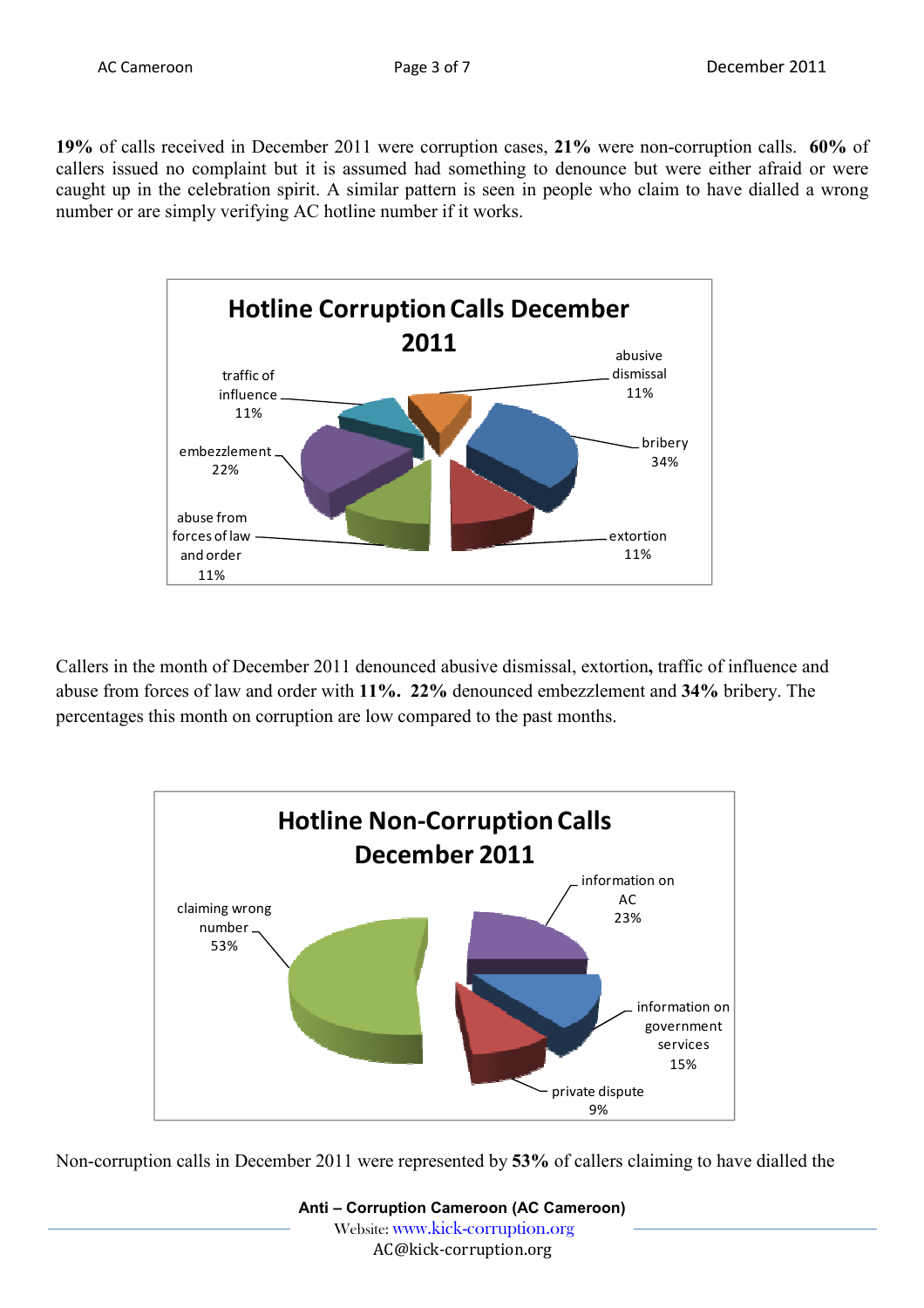wrong numbers, who have issues to denounce but are not sure of themselves, **23%** demanded information on AC, also fall under the same category as those of wrong numbers not being able to denounce their corruption issues, **15%** needed advice from AC not necessarily on corruption while **9%** were on private disputes.

#### **GENDER**

 Female gender in the month of December 2011 was still under-represented with **12%** callers, while **88%** of the callers were male.



# **AGE RANGE OF CALLERS**



**Anti – Corruption Cameroon (AC Cameroon)** Website: www.kick-corruption.org AC@kick-corruption.org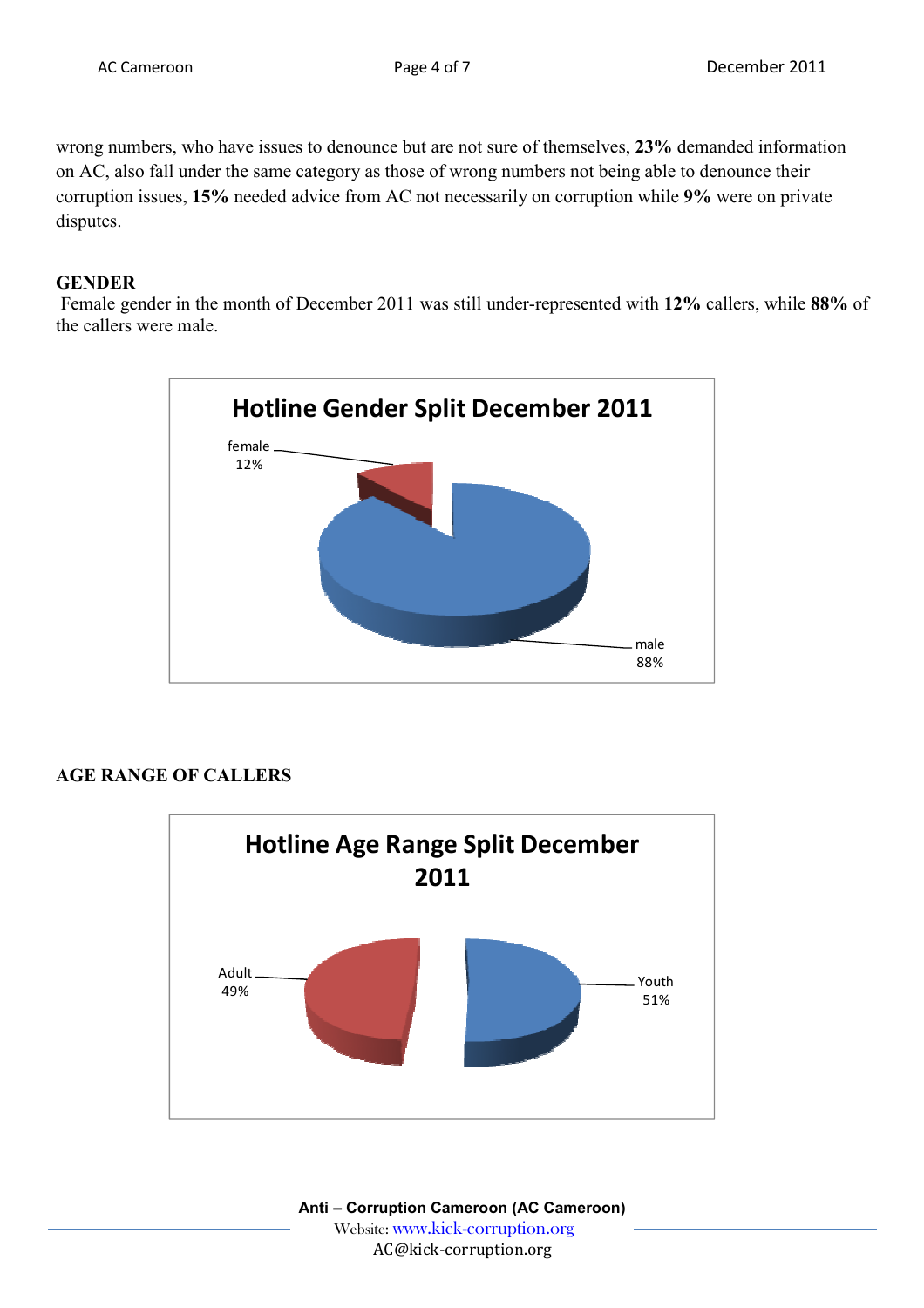Just like November, the month of December 2011 had no calls from the elderly or aged (+55years). Adults (31-55years) calls were **49%,** while youths were **51%** (0-30 years).

# **REGIONAL DISTRIBUTION OF CALLS**

In December 2011, West, South West and North West regions had the least calls with **3%** of callers each. **6%** of calls came from the Adamawa and East regions, **9%** from the South region, **15%** from the Far North region, **18%** from the Littoral region and **37%** from the Central region. No calls were received from the North region.



# **EMAIL AND POST ADDITION TO HOTLINE**

All the emails received this month were applications for a job as per the recruitment notice posted by AC. No post office mails were received this month.

# **INVESTIGATIONS**

No new case file was opened this month. The syndicate cases of taxi drivers against police officers and that of Yokadouma are still being followed-up. AC is receiving assistance for the Yokadouma case from CED-Centre pour l'Environnement et le Developpement.

A field mission was carried out by the jurist of AC to follow-up the Nkongsamba case of parents denouncing the headmaster for soliciting more than is due for their childrens' school and exam registrations. AC engaged a bailiff but the operation failed as the headmaster did not succumb to AC procedures of work which would have enabled the bailiff to draw a statement of offence. **50** brochures were distributed in Nkongsamba, **150** in Douala and **15** in Yaounde.

The Jusrist on test also carried out field missions within Yaounde in a bid to gather victims of corruption in Yaounde in Melen, Mvogbetsi and Elig-Edzoa markets. Also this was used as a medium of sensitisation as brochures were distributed.

# **LEGAL FOLLOW-UP**

AC continues follow-up of syndicate cases involving police inspector and taxi-men denouncing their acts of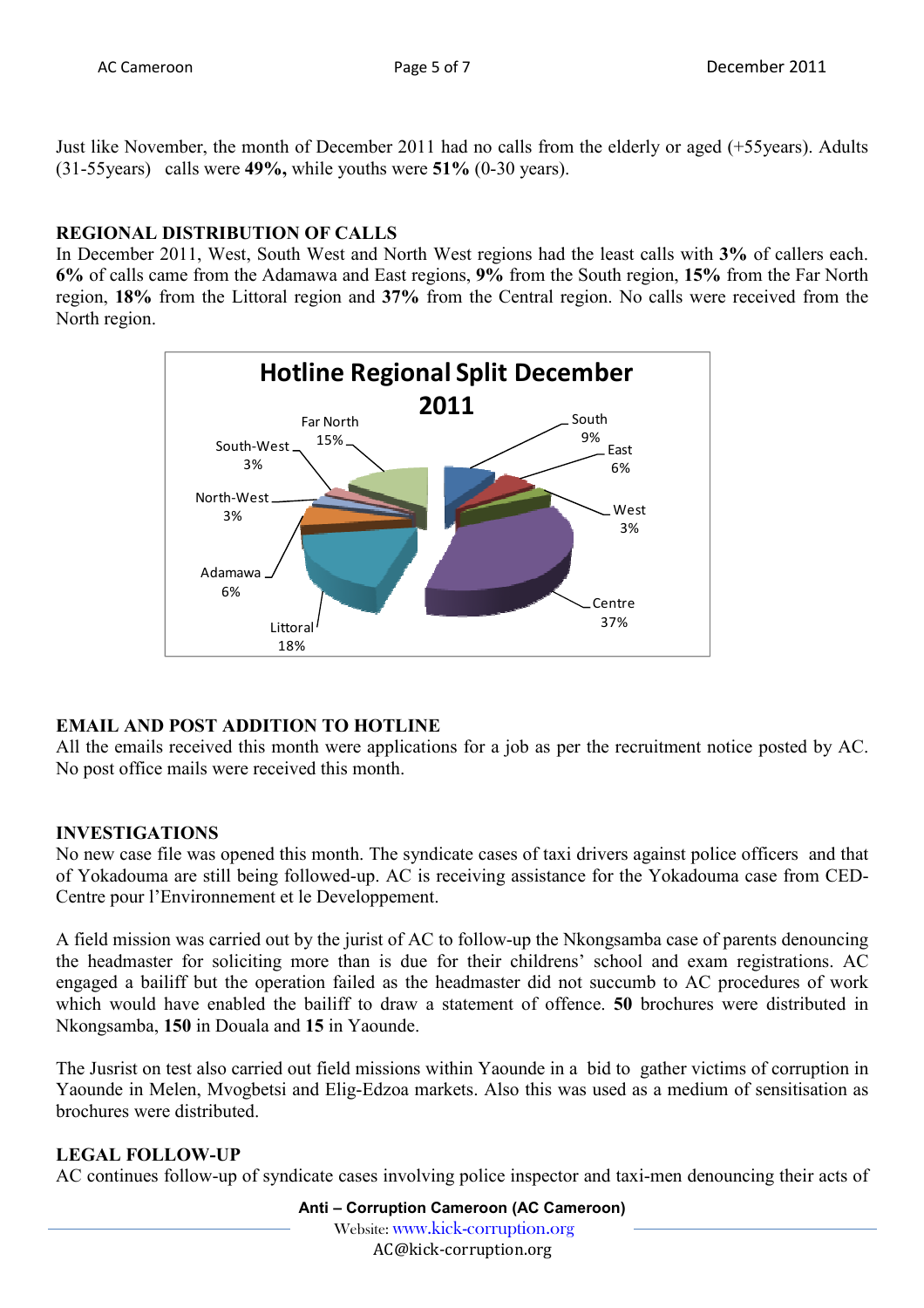corruptions. The lawyers involved in the cases are pushing to see that these cases yield a judgment against these police inspectors.

This month also AC jurist travelled to establish working relationships with bailiffs in Nkongsamba and Douala. Two bailiffs in Nkongsamba were willing to work with AC according to AC procedure while bailiffs in Douala were hesitant to work with AC reasons being both personal and the fear of harassment especially by supposed gangs.

One jurist is on test in AC.

#### **MEDIA**

 Media this month was mostly through pasting of recruitment notices and distribution of AC brochures covering **50** in Nkongsamba, **150** in Douala and **16** in Yaounde.

Discussions with Cameroon Radio and Television house still continue, no TV broadcast was done.

#### **MANAGEMENT**

One jurist is on test.

Volunteer Jonathan Kesten still continued assisting AC in its various projects especially the project of 'christmas for street children' which finally took place on the  $17<sup>th</sup>$  and 21 of December 2011 during the Christmas and New Year break.

**181** recruitment notices were posted in Yaounde and **150** in Douala for the post of jurists.

#### **EXTERNAL RELATIONS**

- AC Director met with Freedom House on Civil Society.
- AC jurist held several meetings with bailiffs in Douala and Nkongsamba to establish working relations with them as well as sensitize them on AC procedures.
- Meeting with Valsero and AC programmer on finalizing the article written on him.
- AC programmer also met with the coordinator of ISTANBUL Restaurant and EDIMAR Hostel to complete organization for the project 'Christmas for street children'.
- Meeting with Dynamique Cityonne on adopting the new solution of the budget visualization and analyze opportunities offered to the organization. A presentation was also done at a seminar launched by the Global Fund on the  $15<sup>th</sup>$  of December 2011 on budget follow up with" Dynamique Citoyenne".
- Phone and skype meetings were held by AC programmer and Brain Forest on technical question on monitoring the elections in Gabon and creating a website with tools enabling communication with the population during the elections.

#### **FINANCE**

Future for Nature award has been the main donor for the running of AC activities in the month of December 2011.